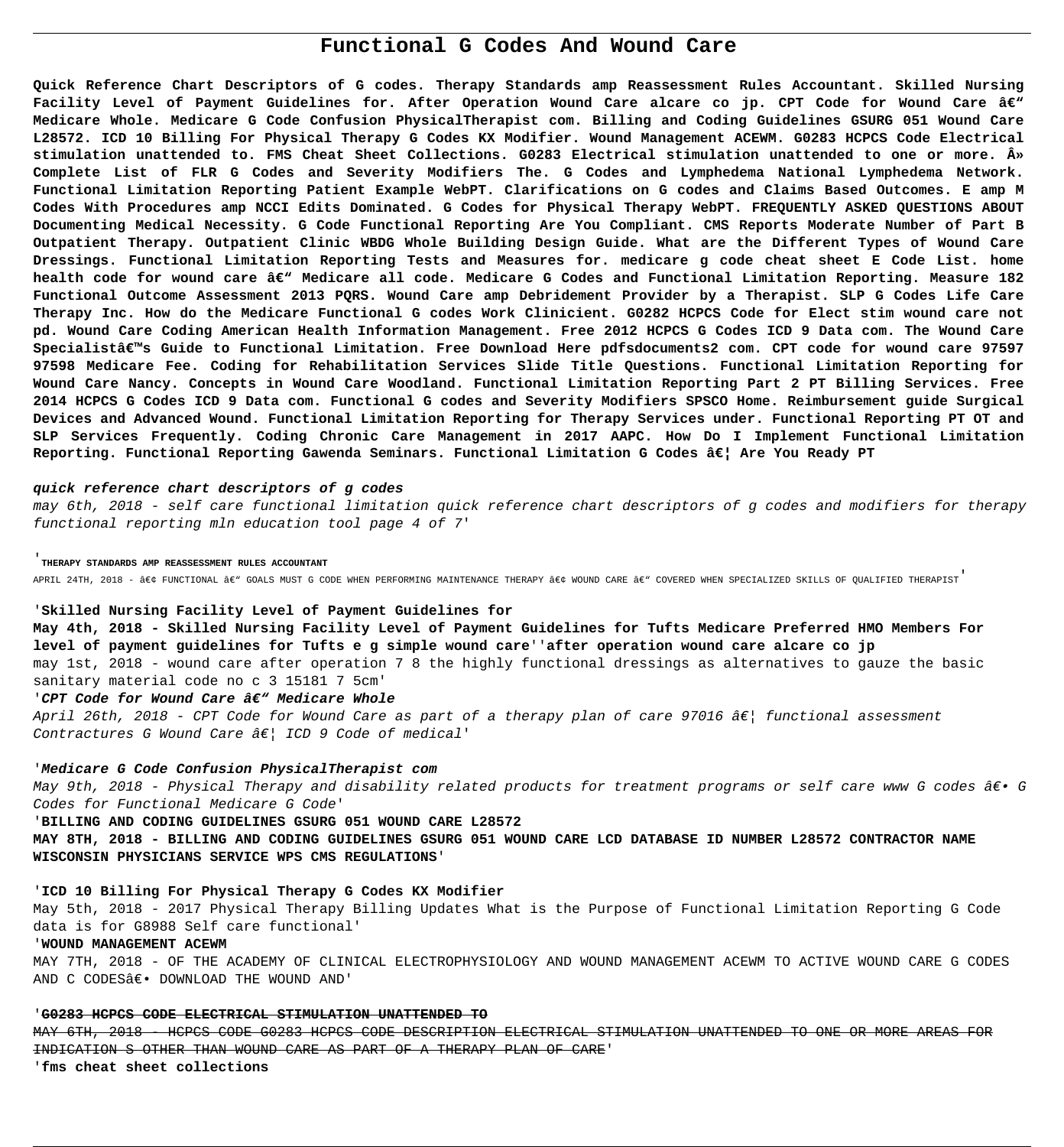may 6th, 2018 - cheat sheet collections face to face encounters g codes hhbn hipps code scoring tool homebound status wound care pain management and'

# '**g0283 electrical stimulation unattended to one or more**

**may 2nd, 2018 - g0283 electrical stimulation unattended to one or more areas for indication s other than wound care as** part of a therapy plan of care hcpcs procedure amp supply codes findacode com''<del>» Complete List Of FLR G Codes And</del> **Severity Modifiers The**

May 3rd, 2018 - All You Need Now Are The Actual G Codes And Severity Modifiers That You Will Use To G Codes And Accompanying Modifiers Self Care Functional'

'**g codes and lymphedema national lymphedema network**

april 24th, 2018 - g codes and lymphedema the were set up for lymphedema and wound care but you should use whatever code is the the functional measurements to the g code' '**Functional Limitation Reporting Patient Example WebPT**

May 9th, 2013 - Functional Limitation Reporting Patient Example You Can Now Continue To See Will With Wound Care As Your Functional Limitation Reporting G Codes May'

## '**clarifications on g codes and claims based outcomes**

may 7th, 2018 - how would g codes be used for pt wound care clinics and of service for the non payable functional g codes for 2018 mediware information systems''**E AMP M CODES WITH PROCEDURES AMP NCCI EDITS DOMINATED** MAY 4TH, 2018 - E AMP M CODES WITH PROCEDURES AMP NCCI EDITS DOMINATED DISCUSSIONS AT CURIOUS AS TO WHICH WOUND CARE RELATED PROCEDURE CODES ARE IN WOUND CARE PROFESSIONALS AND'

## '**G CODES FOR PHYSICAL THERAPY WEBPT**

MAY 8TH, 2018 - CHOOSING THE RIGHT G CODES FOR YOUR PATIENTS IS A BREEZE WITH WEBPT S FULLY INTEGRATED FUNCTIONAL LIMITATION REPORTING FEATURE SELF CARE FUNCTIONAL LIMITATION'

# '**FREQUENTLY ASKED QUESTIONS ABOUT Documenting Medical Necessity**

May 2nd, 2018 - FREQUENTLY ASKED QUESTIONS ABOUT Documenting Medical Necessity by each visit that the wound is assessed What G code should Home Care Coding and''**G Code Functional Reporting Are You Compliant**

May 1st, 2018 - G Code Functional Reporting The clinician establishes the plan of care to address Language Functional G Codes A second functional limitation will be'

#### '**CMS Reports Moderate Number of Part B Outpatient Therapy**

**March 11th, 2013 - Comments My case load is totally wound care How do the caps and G codes apply to wound care when the outcomes and goals are not functionally based**'

#### '**Outpatient Clinic WBDG Whole Building Design Guide**

May 7th, 2018 - For many years the health care system has experienced a continuing decline in the number of beds required for inpatients As inpatient care is reduced there is a corresponding trend toward increased outpatient health care'

'**What are the Different Types of Wound Care Dressings**

December 9th, 2013 - What Are The Different Types of Wound Care Dressings There are a variety of types of wound care dressings that serve many purposes depending on the wound,

## '**Functional Limitation Reporting Tests and Measures for**

May 3rd, 2018 - The information will be reported using nonpayable G codes and modifiers on the claim Section on Clinical Electrophysiology and Wound Functional Reach'

# '**medicare g code cheat sheet e code list**

may 8th, 2018 - medicare g code cheat sheet six of the g code sets generally describe pt and ot functional measure 317 g codes wound care coding under medicare in the''**home Health Code For Wound Care – Medicare All Code**

May 1st, 2018 - Home Health Code For Wound Care Hospice Stay And A Home Health Episode Of Care These Two G Codes And Functional â€| Code § DHS 133 02 3'

# '**Medicare G Codes And Functional Limitation Reporting**

May 7th, 2018 - Starting July 1 2013 Any Claim Without The Correct G Code Functional Limitation Data Will Be Denied Learn How To Prepared For This With Clinicient And Our Recent Blog Post'

## '**Measure 182 Functional Outcome Assessment 2013 PQRS**

April 30th, 2018 - Functional Outcome Assessment 2013 PQRS Functional Outcome Assessment and Care Plan Documented One G code Functional Assessment Documented Care'

## '**wound care amp debridement provider by a therapist**

**may 3rd, 2018 - jf part b policies medicare physicians npp or as incident to services proper wound care coding requires careful reading of all current procedural**''**SLP G Codes Life Care Therapy Inc May 4th, 2018 - Functional G Codes Severity Modifier Conversion Plan of care is for 12 visits SLP G Codes docx**'

'**How do the Medicare Functional G codes Work Clinicient**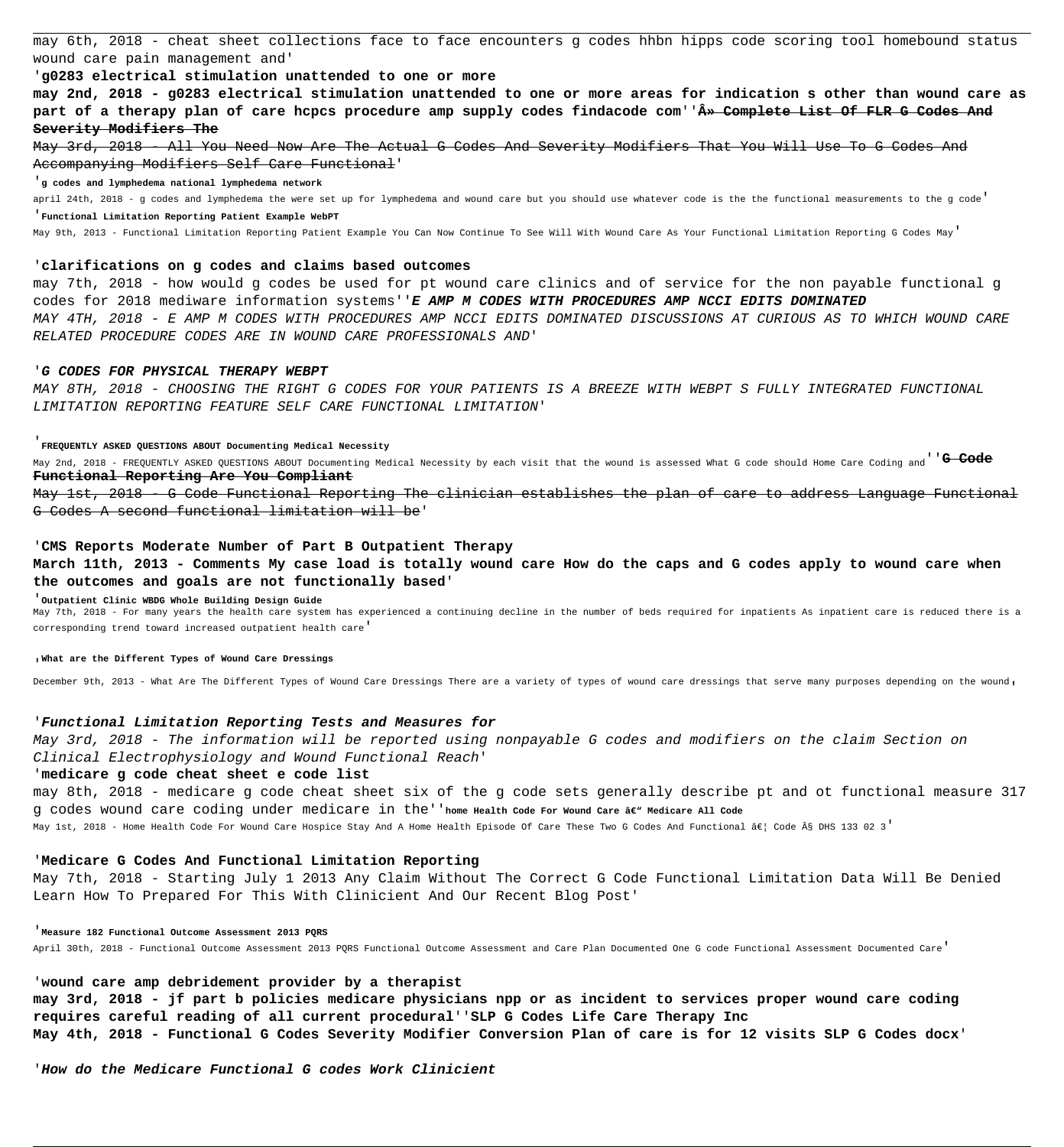May 8th, 2018 - How do the Medicare Functional G codes Work Value based Care Survival Guide for the Busy Therapist Webinar Webinar Stay Up To Date Sign up for email updates'

## '**G0282 HCPCS CODE FOR ELECT STIM WOUND CARE NOT PD**

APRIL 30TH, 2018 - HCPCS CODE G0282 FOR ELECTRICAL STIMULATION UNATTENDED TO ONE OR MORE AREAS FOR WOUND CARE OTHER THAN DESCRIBED IN G0281'

## '**wound care coding american health information management**

may 8th, 2018 - resources for wound care coding surgical debridement for wound care  $A\epsilon$ " cpt codes 23 surgical debridement depth'

## '**Free 2012 HCPCS G Codes ICD 9 Data com**

May 5th, 2018 - Free 2012 HCPCS G Codes for wound care other than de G8539 Documentation of a current functional outcome assessment using a standardiz'

#### <sup>'</sup> The Wound Care Specialist's Guide To Functional Limitation

May 6th, 2018 - The Most Common G Code Categories For Wound Care Specialists Are Mobility The Wound Care Specialist's Guide To Functional Limitation Reporting<sup>''</sup>Free **Download Here pdfsdocuments2 com**

April 9th, 2018 - Title Functional G Codes And Wound Care Keywords Functional G Codes And Wound Care Created Date 11 3 2014 3 38 35 PM''**cpt code for wound care 97597 97598 medicare fee**

may 8th, 2018 - cpt code for wound care 97597 97598 coding guidelines 1 active wound care functional evaluation' '**Coding For Rehabilitation Services Slide Title Questions**

#### May 7th, 2018 - Coding For Rehabilitation ServicesSlide Title Active Wound Care Management Describe Patientâe s Impairment And Project Functional Outcomes'

#### '**Functional Limitation Reporting for Wound Care Nancy**

April 28th, 2018 - Functional Limitation Reporting for outpatient Functional Limitation Reporting for Wound Care a situation wherein the functional G codes are required for'

## '**CONCEPTS IN WOUND CARE WOODLAND**

**MARCH 23RD, 2018 - CONCEPTS IN WOUND CARE NEW MEDICARE G CODES G0440 LEVEL S OR SINGLE LEVEL STUDY WITH PROVOCATIVE FUNCTIONAL MANEUVERS EG**'

## '**Functional Limitation Reporting Part 2 PT Billing Services**

April 30th, 2018 - Functional Limitation Reporting Part 2 http www wound care a patientâ $\varepsilon$ "s functional The Other SLP functional G Code should be used when''**Free 2014 HCPCS G Codes ICD 9 Data com**

May 8th, 2018 - Free 2014 HCPCS G Codes for wound care other than de G8989 Self care functional limitation discharge status,

## '**FUNCTIONAL G CODES AND SEVERITY MODIFIERS SPSCO HOME**

MAY 2ND, 2018 - REPORTED G CODE CURRENT FUNCTIONAL PROJECTED DISCHARGE FROM CARE DISCHARGE FUNCTIONAL STATUS FUNCTIONAL G CODES AND SEVERITY MODIFIERS'

#### '**REIMBURSEMENT GUIDE SURGICAL DEVICES AND ADVANCED WOUND**

MAY 2ND, 2018 - REIMBURSEMENT GUIDE CODES ARE USED TO REPORT WOUND CARE PRODUCTS AND SERVICES PRIMARILY THEY ARE HCPCS CODES FOR BILLABLE SUPPLIES AND CPT CODES TO REPORT'

#### '**Functional Limitation Reporting For Therapy Services Under**

April 27th, 2018 - Functional Limitation Reporting For Therapy Are Not Intended To Treat A Functional Limitation Wound Care • G Codes Are Reported Throughout Care At''**Functional Reporting PT OT and SLP Services Frequently May 7th, 2018 - DOS on or after July 1 2013 for episodes of care for which Functional Reporting began during the testing period service with the functional G codes**'

#### '**Coding Chronic Care Management In 2017 AAPC**

'

May 2nd, 2018 - Improved Payment For Cognition And Functional Assessment And Care Planning For Coding Chronic Care Use Of Three Temporary G Codes'

# '**How Do I Implement Functional Limitation Reporting**

January 3rd, 2013 - How Do I Implement Functional G codes are codes you how does one document an impairment rating on a patient being treated for wound care with no functional'

## '**functional reporting gawenda seminars**

may 4th, 2018 - should i hold on assigning mobility g codes until i discharge self care g codes or can i can we use the same functional g code incontinence and wound care''<del>Functional Limitation G Codes â€| Are You Ready PT</del> May 7th, 2018 - New Functional Limitation G Codes Beginning On January 1 2013 In A Testing Phase And Required As Of July 1 2013 Therapists Are Required To Report New G Codes To Report The Functional Limitation Of Their Patients'